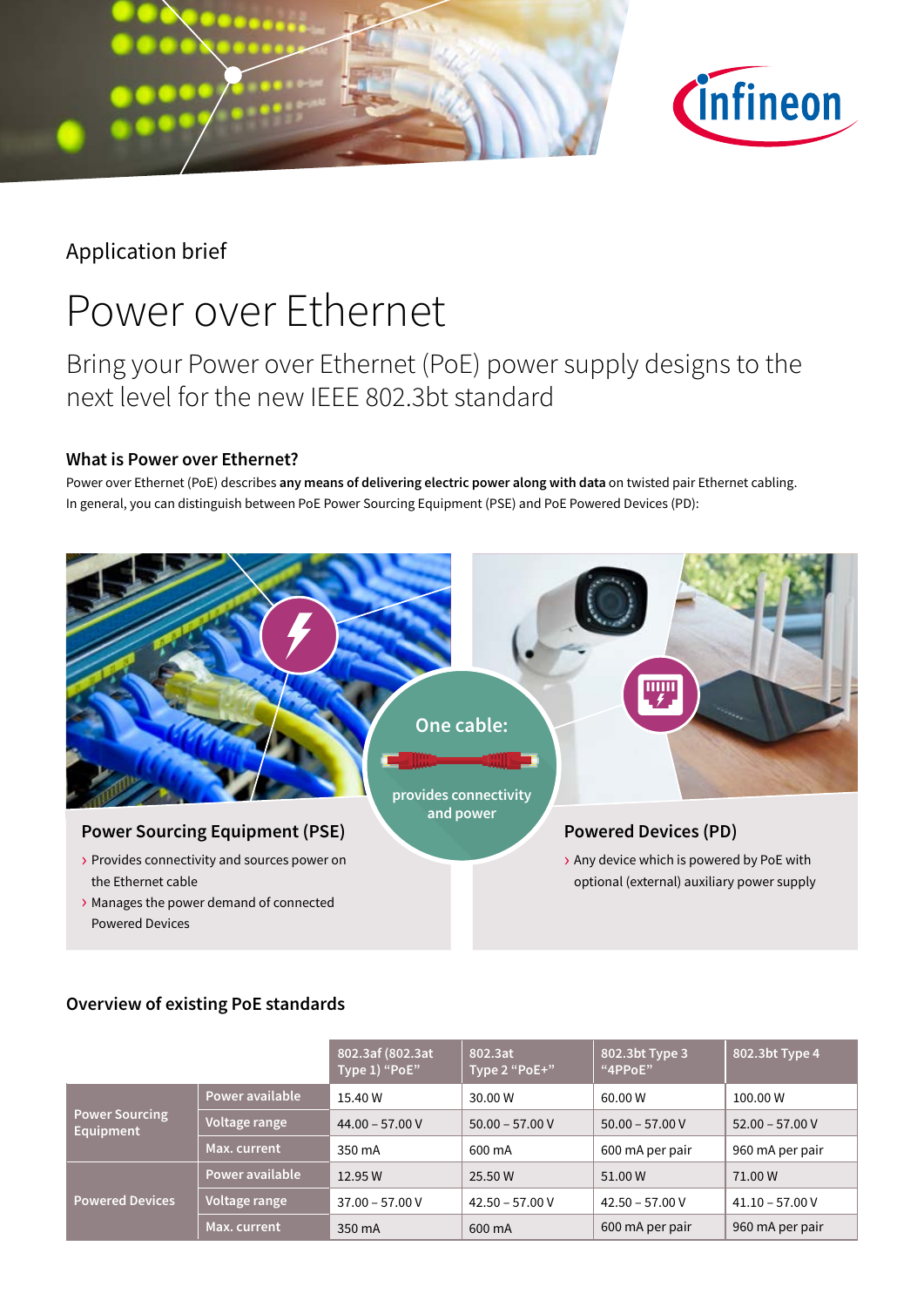#### **New IEEE 802.3bt standard**

In September 2018, a new standard for Power over Ethernet, IEEE 802.3bt, was introduced. The standard changed the requirements for the power supply design of PoE devices.

#### **Main features & changes with IEEE 802.3bt**



**1. Increased maximum power per port with fine power classification** Available power increased to 100 W with 8 power classes per port via signature or 0.1 W steps negotiated by LLDP



**2. Power delivery via all four pairs**  Power now delivered via four instead of two pairs to increase overall system efficiency



**3. Lower standby power support**

Changes in Maintain Power Signature (MPS) to maintain power supply of PD by PSE at lower standby power



**4. Autoclass** 

Allows PSE to measure PD maximum power during power-on for better allocation of available power budget

# **The increased available power in IEEE 802.3bt creates new design challenges – e.g. for the Power Sourcing Equipment main power supply**



**Relative power increase per port and PoE type**

- › Increased available power
- › In IEEE 802.3bt, up to 100 W per port are available
- › To fully support all ports with 100 W, PSE's power budget needs to be increased

**Need for higher power density and efficiency gains**

#### **SMPS power sourcing equipment efficiency importance** for 802.3bt type 4



- › Wide load conditions
- › Connected devices can be plugged and unplugged from PSE on the fly
- › Dependent on number of connected devices, load of PSE can vary greatly

**Even in wide load conditions, highest efficiency required**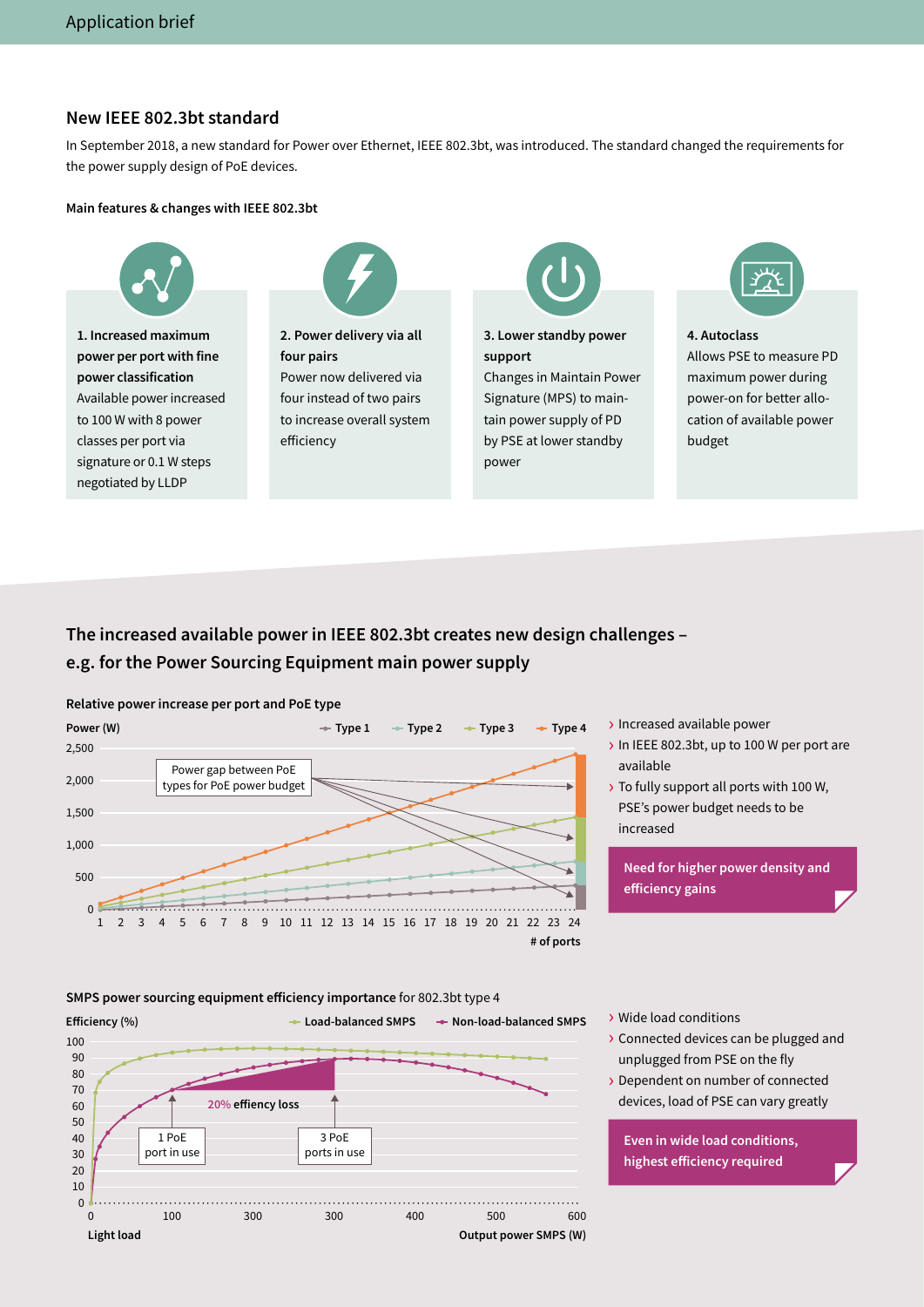Infineon has long-standing expertise in power supplies and offers a highly reliable and efficient MOSFET and control IC portfolio for the power supply in your PoE designs.

**Visit us at: www.infineon.com/poe**

# **Infineon's portfolio for Power over Ethernet**

## **Power Sourcing Equipment**

|                      | <b>Control and housekeeping</b>                                                                                                                                                             | Main stage                                                 | Oring                                  |
|----------------------|---------------------------------------------------------------------------------------------------------------------------------------------------------------------------------------------|------------------------------------------------------------|----------------------------------------|
|                      | Control ICs and MCUs for the SMPS                                                                                                                                                           | Highly efficient DC-DC switching main                      | Combination of several power stages in |
|                      | stages, e.g. PFC, main stage, rectification                                                                                                                                                 | stage for voltage conversion                               | Oring configurations                   |
| offering<br>Infineon | > Control ICs: CCM PFC IC, HB LLC IC,<br>sync. rectification ICs, digital<br>PFC-LLC combo controllers<br>> XMC1000 & XMC4000 32-bit XMC™<br>Arm <sup>®</sup> Cortex <sup>®</sup> -M series | > 600 V to 950 V CoolMOS™ P7<br>> 600 V CoolMOS™ CFD7 & C7 | > OptiMOS™ 60 V - 200 V                |



|                      | <b>Power Factor Correction (PFC) stage</b><br>Correction of power factor closer to<br>1 to maximize real power drawn | <b>Rectification stage</b><br>Synchronous rectification of main<br>stage output to provide smoothed and<br>stabilized DC voltage output | <b>PoE port MOSFETs</b><br>Limit of port current during start-up<br>and in case of faulty events |
|----------------------|----------------------------------------------------------------------------------------------------------------------|-----------------------------------------------------------------------------------------------------------------------------------------|--------------------------------------------------------------------------------------------------|
| Infineon<br>offering | 600 V / 650 V CoolMOS™ C7<br>> 600 V CoolMOS™ P7<br>> CoolSiC™ Schottky diode 650 V G6                               | > 150 V OptiMOS™ 5<br>> OptiMOS™ 40 V - 200 V                                                                                           | > IR MOSFET™ 100 V                                                                               |